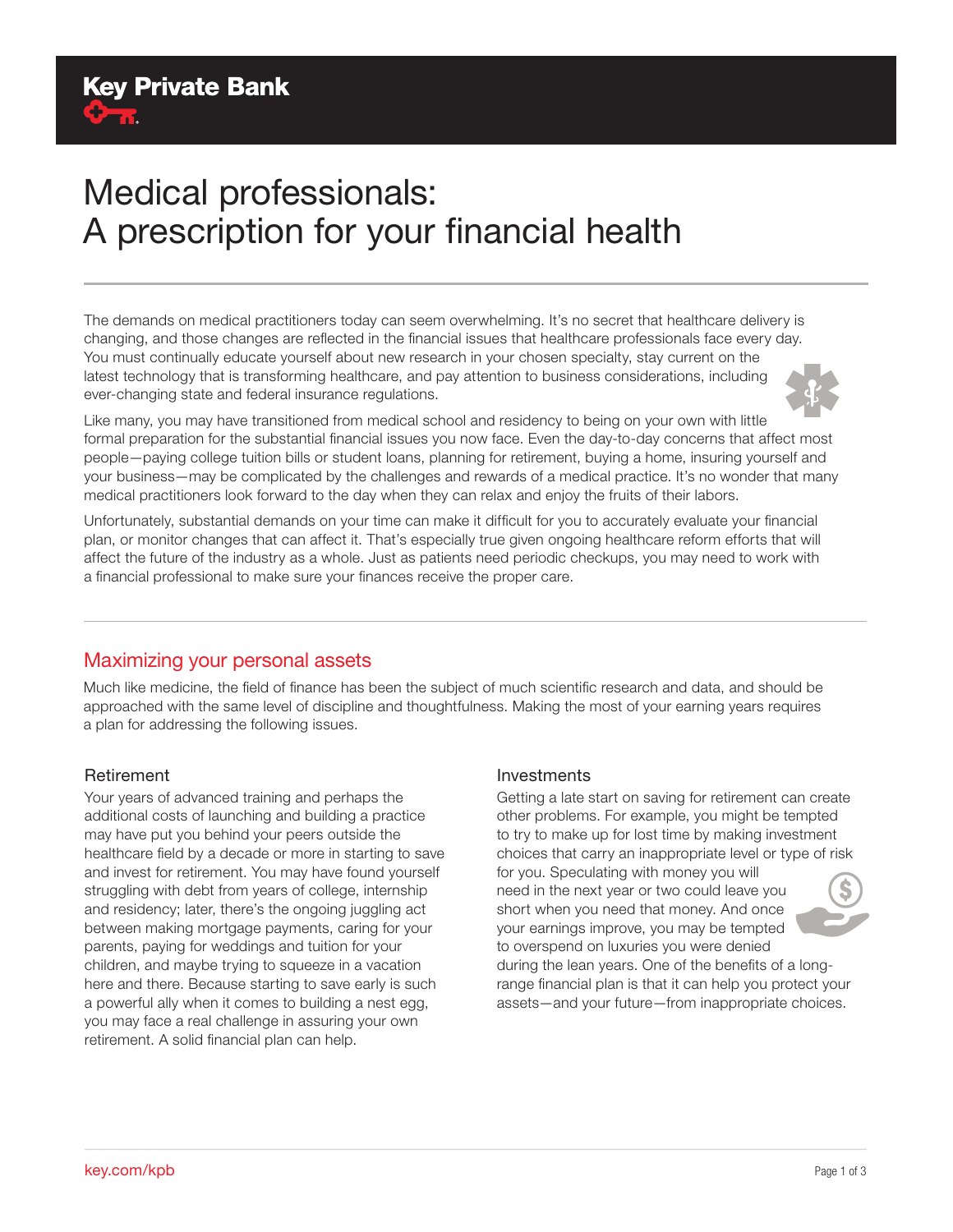#### **Tuition**

Many medical professionals not only must pay off student loans, but also have a strong desire to help their children with college costs, precisely because they began their own careers saddled with large debts.

#### Tax considerations

Once the lean years are behind you, your success means you probably need to pay more attention to tax-aware investing strategies that help you keep more of what you earn.

Source: Association of American Medical Colleges, October 2016 The average debt burden for a physician graduating from a medical school in 2016 was roughly \$189,000.

## Using preventive care

The nature of your profession requires that you pay special attention to making sure you are protected both personally and professionally from the financial consequences of legal action, a medical emergency of your own, and business difficulties. Having a well-defined protection plan can give you confidence that you can practice your chosen profession without putting your family or future in jeopardy.

### Liability insurance

Medical professionals are caught financially between rising premiums for malpractice insurance and fixed reimbursements from managed-care programs, and you may find yourself evaluating a variety of approaches to providing that protection. Some physicians also carry insurance that helps protect them against unintentional billing errors or omissions. Remember that in addition to potential malpractice claims, you also face the same

potential liabilities as other business owners. You might consider an umbrella policy as well as coverage that protects you against business-related exposures such as fire,



theft, employee dishonesty or business interruption, up to the policy limits.

## Disability insurance

Your income depends on your ability to function, especially if you're a solo practitioner, and you may have fixed overhead costs that would need to be covered if your ability to work were impaired. One choice you'll face is how early in your career to purchase disability insurance. Age plays a role in determining premiums, and you may qualify for lower premiums if you are relatively young. When evaluating disability income policies, medical professionals should pay special attention to how the policy defines disability. Look for a liberal definition such as "own occupation," which can help ensure that you're covered in case you can't practice in your chosen specialty.

To protect your business if you become disabled, consider business overhead expense insurance that can help cover routine expenses such as payroll, utilities and equipment rental. An insurance professional can help evaluate your needs.



key.com/kpb Page 2 of 3